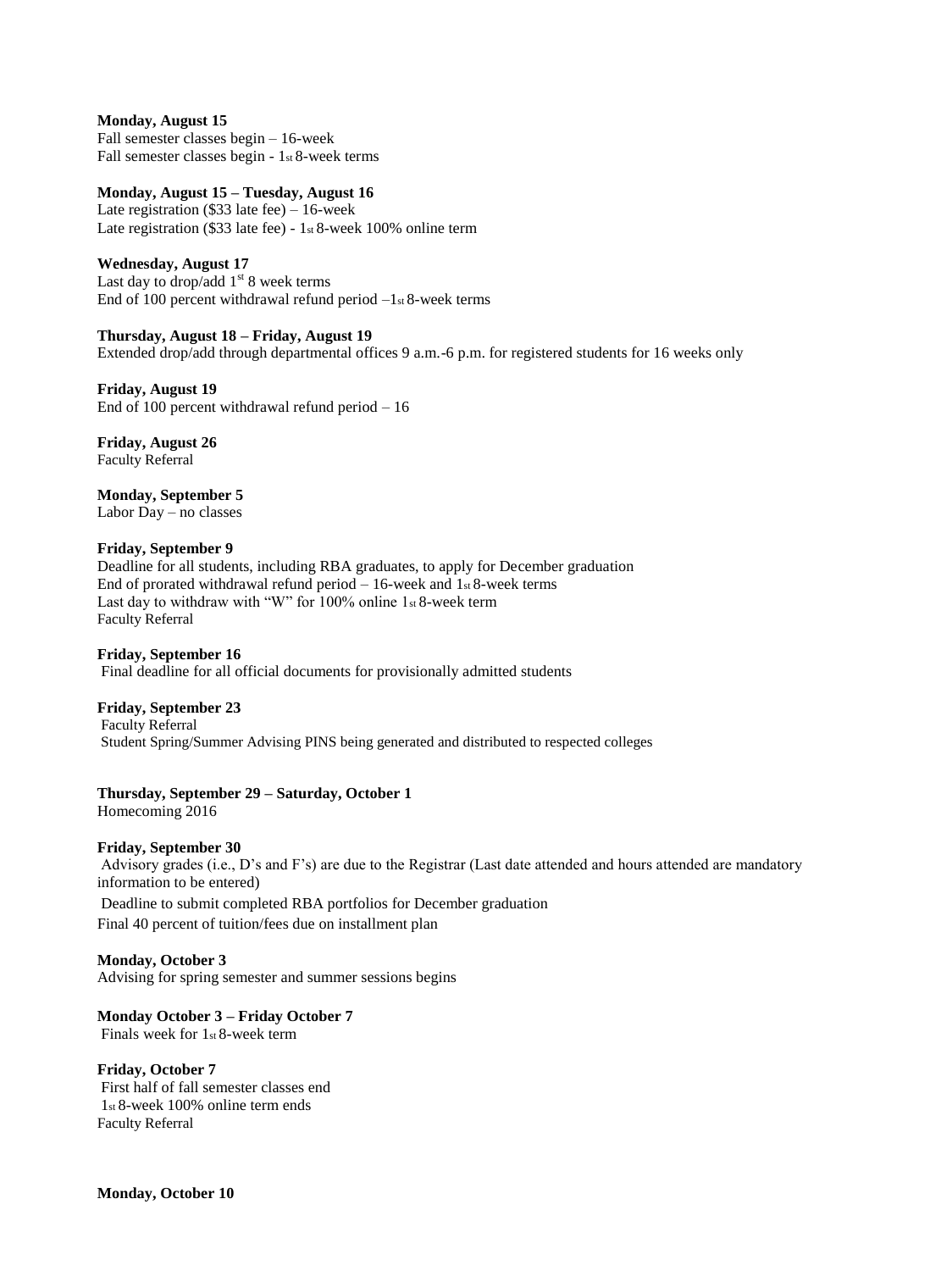End of prorated refund period for total withdrawal – no refunds after this date Second half of fall semester classes begin 2nd 8-week 100% online term starts

#### **Monday, October 10 – Tuesday, October 11**

Late registration for 2nd 8-week 100% online term (\$33 late fee)

#### **Wednesday, October 12**

Last day to drop/add  $2<sup>nd</sup> 8$  week terms End of 100 percent withdrawal refund period  $-2<sup>nd</sup> 8$ -week terms Final Grades for 1<sup>st</sup> 8 week term are due by Noon

#### **Thursday, October 13**

Final Grades will be available to students for  $1<sup>st</sup> 8$  week term

## **Monday, October 17**

Registration for spring semester and summer sessions begins for current students

## **Friday, October 21**

"W" period ends – last day to drop classes or withdraw from school for students in 16-week term Last day to submit senior evaluations (with supporting documentation) for prospective December graduates Faculty Referral

# **Tuesday, October, 25**

Opening registration begins

#### **Friday, November 4**

End of prorated withdrawal period for students in  $2<sub>nd</sub> 8$ -weeks 100% online term Last day to withdraw with "W" for students in 2nd 8-week 100% online term Faculty Referral

#### **Friday, November 11**

Graduate student deadline for completion of the admissions process for the spring semester

#### **Friday, November 18**

Deadline for completed financial aid applications and supporting documents/priority processing Faculty Referral

#### **Sunday, November 20 – Sunday, November 27**

Thanksgiving Break – no classes

**Friday, December 2**  Faculty Referral

#### **Saturday, December 3**

Last day of classes (Final exams for Saturday classes occur on this date)

#### **Monday, December 5 – Thursday, December 8**

Final examinations for 16-week and 2nd 8-week terms

#### **Friday, December 9**

Deadline for clearance by Business & Finance for returning students for the upcoming spring semester

#### **Saturday, December 10**

Commencement 10 a.m. at the D. Stephen and Diane H. Walker Convocation Center

## **Wednesday, December 14**

Final Grades for 16 week are due by Noon Final Grades for  $2<sup>nd</sup> 8$  week term are due by Noon

**Thursday, December 15**  Grades will be available to students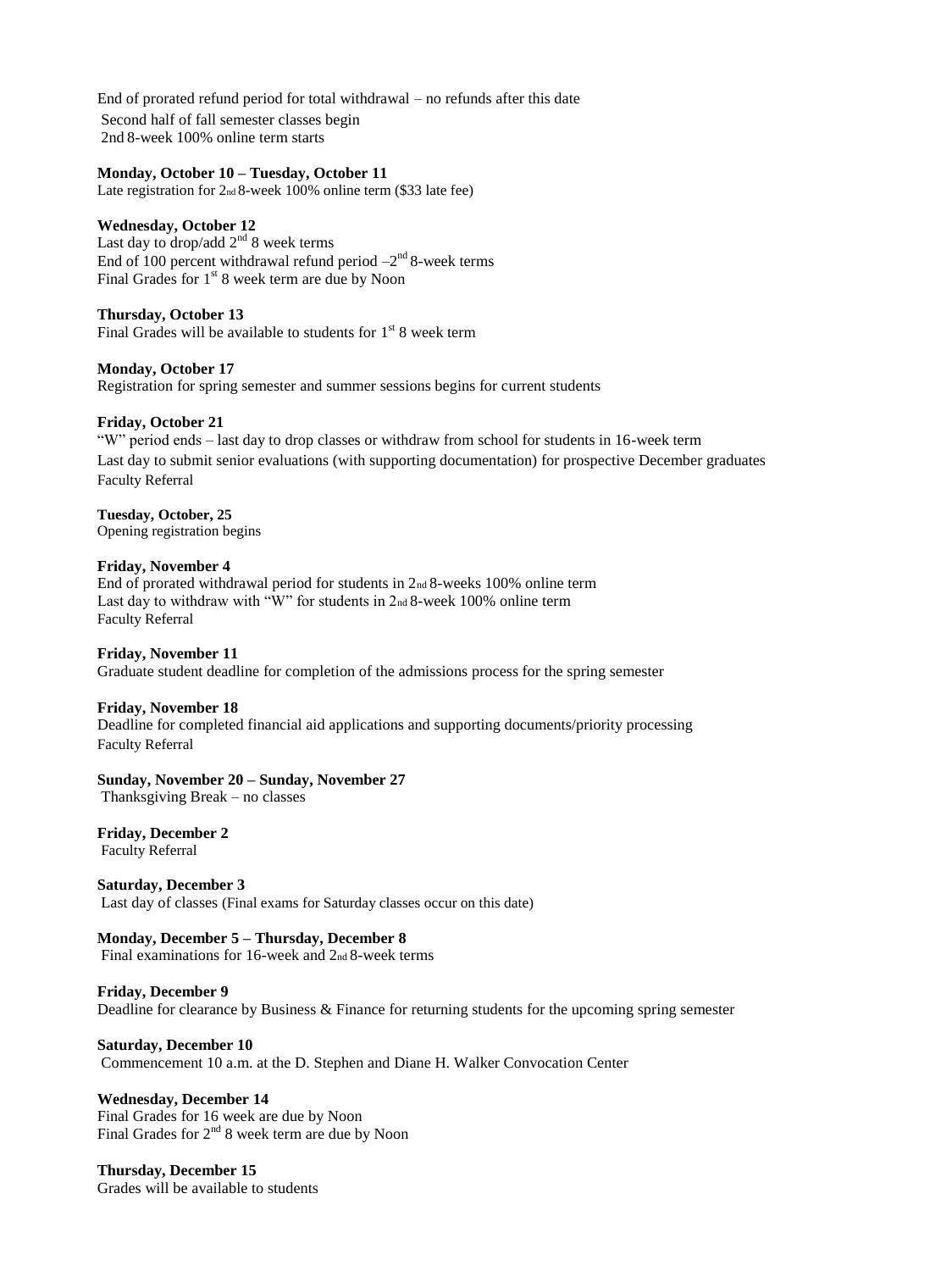# **Spring 2017 Academic Calendar**

## **Friday, January 6**

Deadline for completion of admission process for graduate students Payment deadline for early registered students

# **Monday, January 9**

Resident assistants arrive

**Tuesday, January 10**  Spring semester opening faculty meeting starts at 9 a.m.

**Friday, January 13 – Wednesday, January 18**  Online schedule adjustments for all registered students

## **Friday, January 13**

Dining and residence halls open for new resident students Final registration for all students through departmental offices 9 a.m.-6 p.m.

## **Saturday, January 14**

Final academic orientation, advising and registration for fully admitted new and transfer students Dining and residence halls open for returning students

**Monday, January 16**  Dr. Martin Luther King, Jr. holiday – no classes

# **Tuesday, January 17**

Spring semester classes begin – 16-week Spring semester classes begin - 1st 8-week terms Deadline for completion of admission process for new and transfer undergraduate students Deadline for completed readmission applications

## **Tuesday, January 17 – Wednesday, January 18**

Late registration (\$33 late fee) – 16-week

## **Wednesday, January 18**

Last day to drop/add  $1<sup>st</sup> 8$  week terms End of 100 percent withdrawal refund period  $-1$ <sub>st</sub> 8-week terms

**Thursday, January 19 – Friday, January 20**  Extended drop/add through departmental offices 9 a.m.-6 p.m. for registered students for 16 weeks only

**Friday, January 20**  End of 100 percent withdrawal refund period  $-16$  and  $1$ <sub>st</sub> 8-week terms

**Friday, February 3**  Faculty Referral

## **Friday, February 10**

Deadline for all students, including RBA graduates, to apply for May graduation End of prorated withdrawal refund period  $-16$ -week and  $1$ <sub>st</sub> 8-week terms Last day to withdraw with "W" for 100% online 1st 8-week term

**Friday, February 17**  Faculty Referral

**Friday, February 24**  Final 40 percent of tuition/fees due for students on the installment plan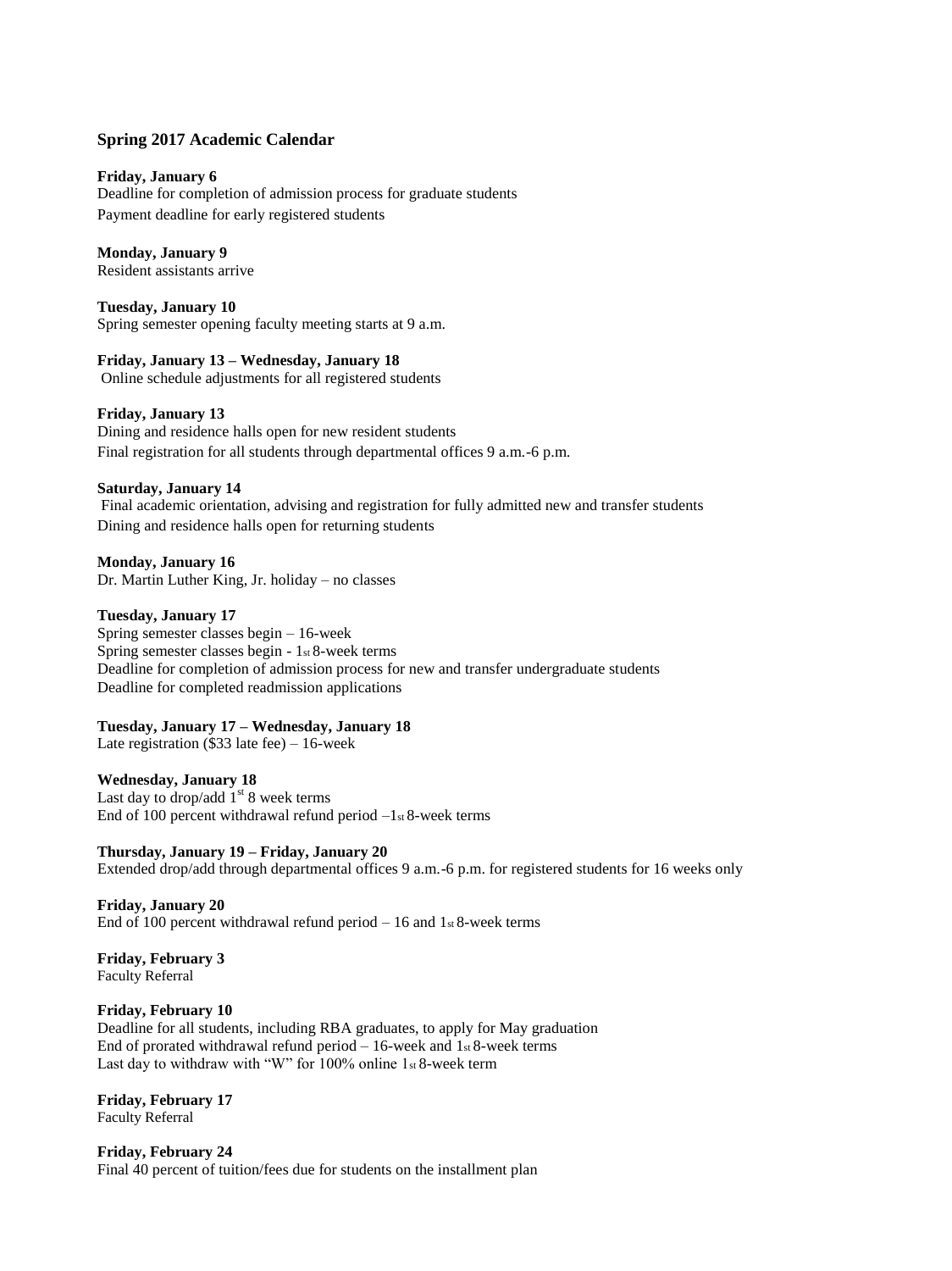Final deadline for all official documents for provisionally admitted students

# **Friday, March 3**

Advisory grades (i.e., D's and F's) are due to the Registrar (Last date attended and hours attended are mandatory information to ne entered) Deadline to submit completed RBA portfolios for May graduation Faculty Referral

# **Monday, March 6**

Advising for summer sessions and fall semester begins Registration for fall semester begins for continuing students

## **Monday, March 3 – Friday, March 10**

Finals week for 1st 8-week term

# **Friday, March 10**

First half of spring semester classes end 1st 8-week 100% online term ends

# **Monday, March 13**

End of prorated refund period for total withdrawal – no refunds after this date Second half of spring semester classes begin Second 8-week 100% online term begins

# **Monday, March 13 – Tuesday, March 14**

Late registration for  $2nd 8$ -week 100% online term (\$33 late fee)

**Tuesday, March 14** Open registration for fall semester begins

## **Wednesday, March 15**

Last day to drop/add  $2<sup>nd</sup> 8$  week terms End of 100 percent withdrawal refund period  $-2<sup>nd</sup> 8$ -week terms Final Grades for 1<sup>st</sup> 8 week term are due by Noon

## **Thursday, March 16**

Final Grades will be available to students for  $1<sup>st</sup> 8$  week term

**Friday, March 17**  Faculty Referral

**Sunday, March 19 – Sunday, March 26**  Spring break – no classes

# **Friday, March 31**

"W" period ends – last day to drop classes or withdraw from school for students in 16-week term Last day to submit senior evaluations (with supporting documentation) for prospective May graduates Faculty Referral

## **Friday, April 14**

End of prorated withdrawal period for students in 2nd 8-weeks 100% online term Last day to withdraw with "W" for students in 2<sup>nd</sup> 8-week 100% online term Faculty Referral

**Friday, April 28**  Deadline for completed financial aid applications for the summer sessions Faculty Referral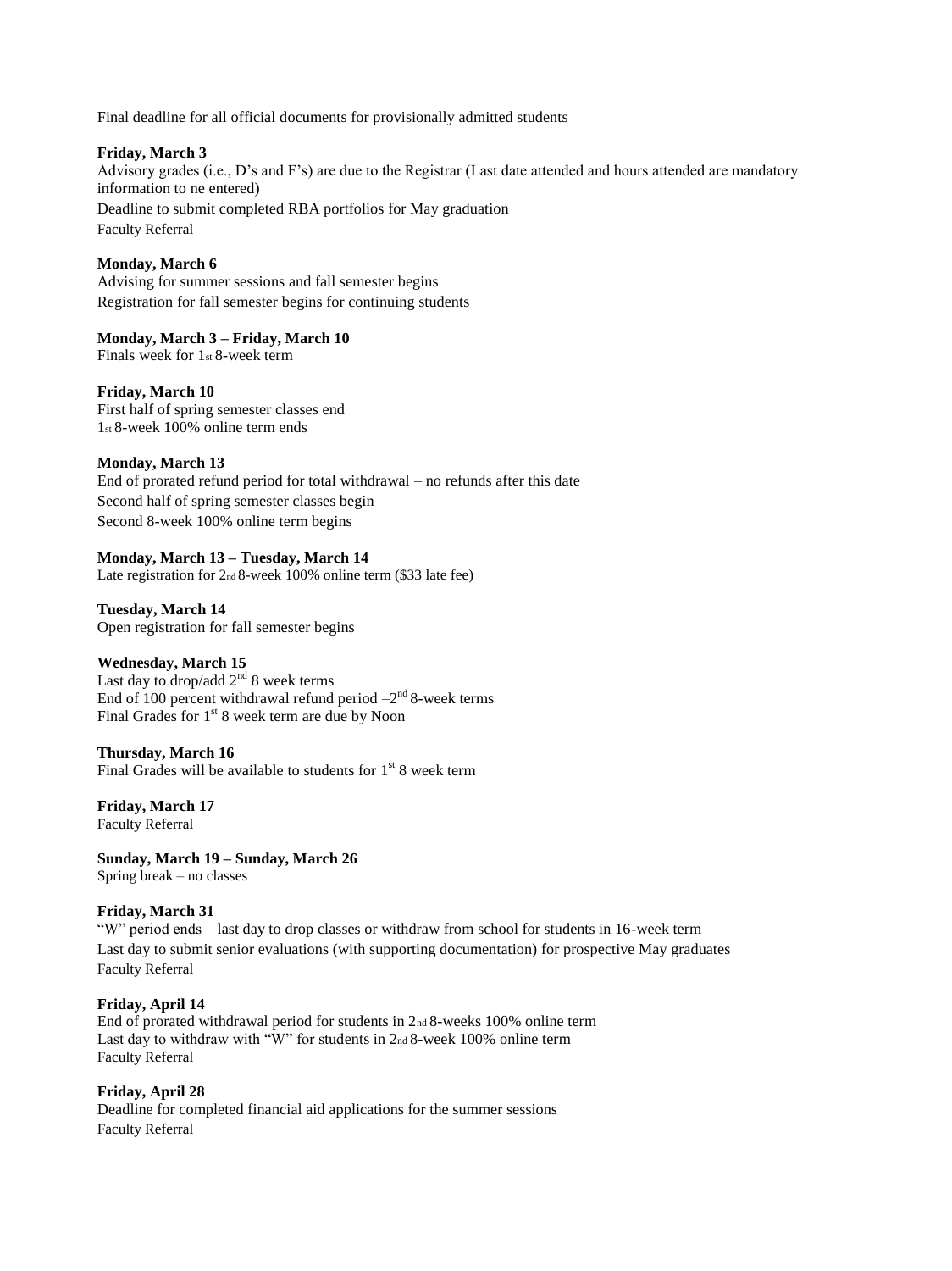**Saturday, May 6**  Last day of classes (Final exams for Saturday classes occur on this date)

**Monday, May 8 – Thursday, May 11**  Final examinations for 16-week and 2nd 8-week terms

**Saturday, May 13**  Commencement 10 a.m. at the D. Stephen and Diane H. Walker Convocation Center

**Wednesday, May 17**  Final Grades for 16 week are due by Noon Final Grades for 2<sup>nd</sup> 8 week term are due by Noon

**Thursday, May 18** Grades will be available to students

# **Summer 2017 Academic Calendar**

**(2017) Friday, April 28\***  Deadline for completed financial aid applications for summer 2016 sessions

**Friday, May 12\***  Tuition due for early registered students

**Upon Registration\***  Tuition due for students registering after May 12

**Tuesday, June 13\***  Deadline to apply for August graduation

**Tuesday, August 1\***  August graduation date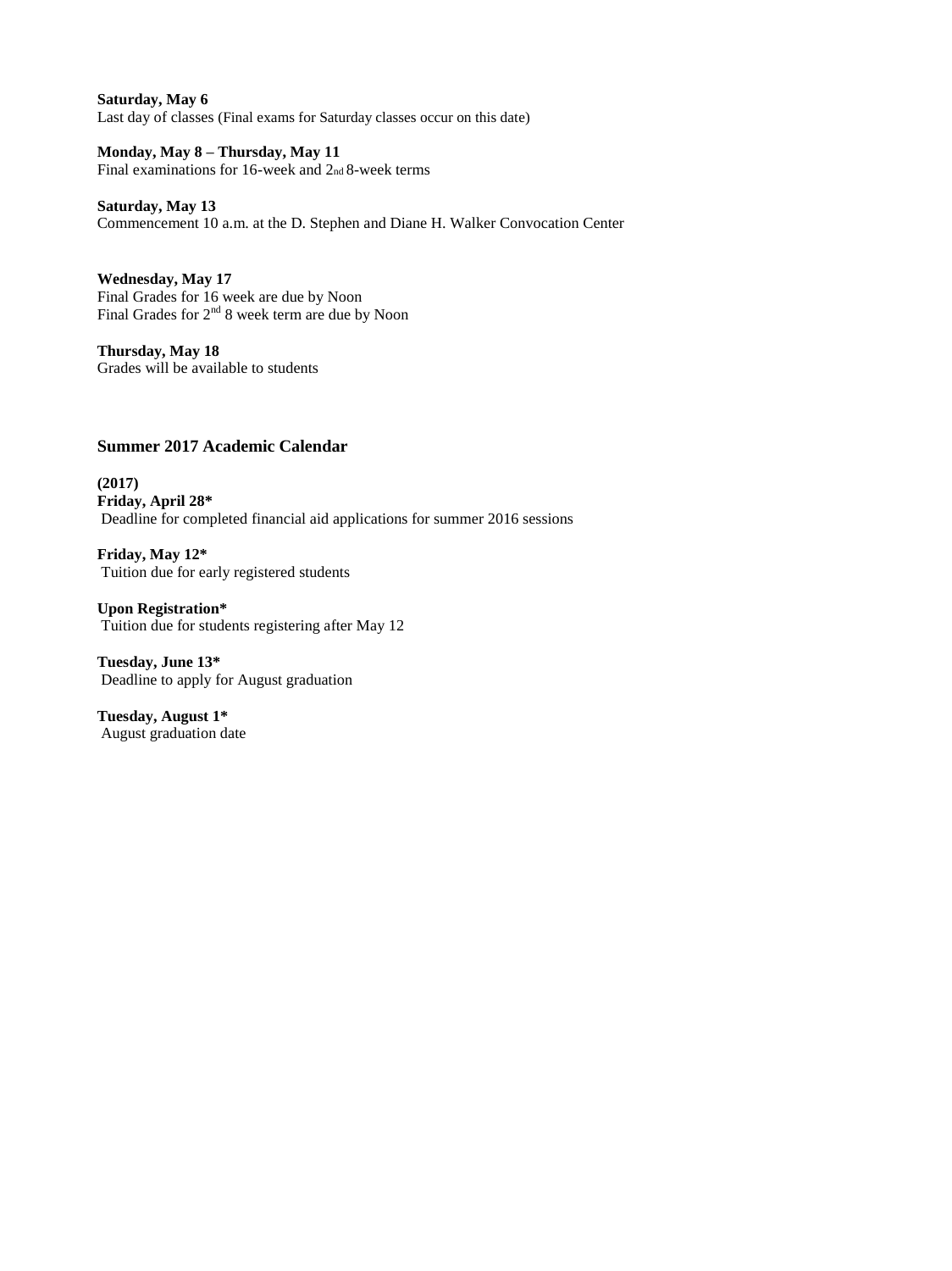**Summer Session I May 22 – July 14, 2017**  *8 – Week Classes*  **Sunday, May 21**  Residence halls open

**Monday, May 22**  First day of classes Late registration (\$33 late fee)

**Tuesday, May 23**  Last day to add/drop classes

**Monday, May 29**  Memorial Day – no classes

**Friday, June 16**  End of prorated withdrawal refund period Last day to withdraw with "W"

**Tuesday, July 4**  Independence Day – no classes

**Thursday, July13**  Last day of class

**Friday, July 14**  Final examinations

**Wednesday, July 19**  Final Grades for 8 week term are due by Noon

**Thursday, July 20** Grades will be available to students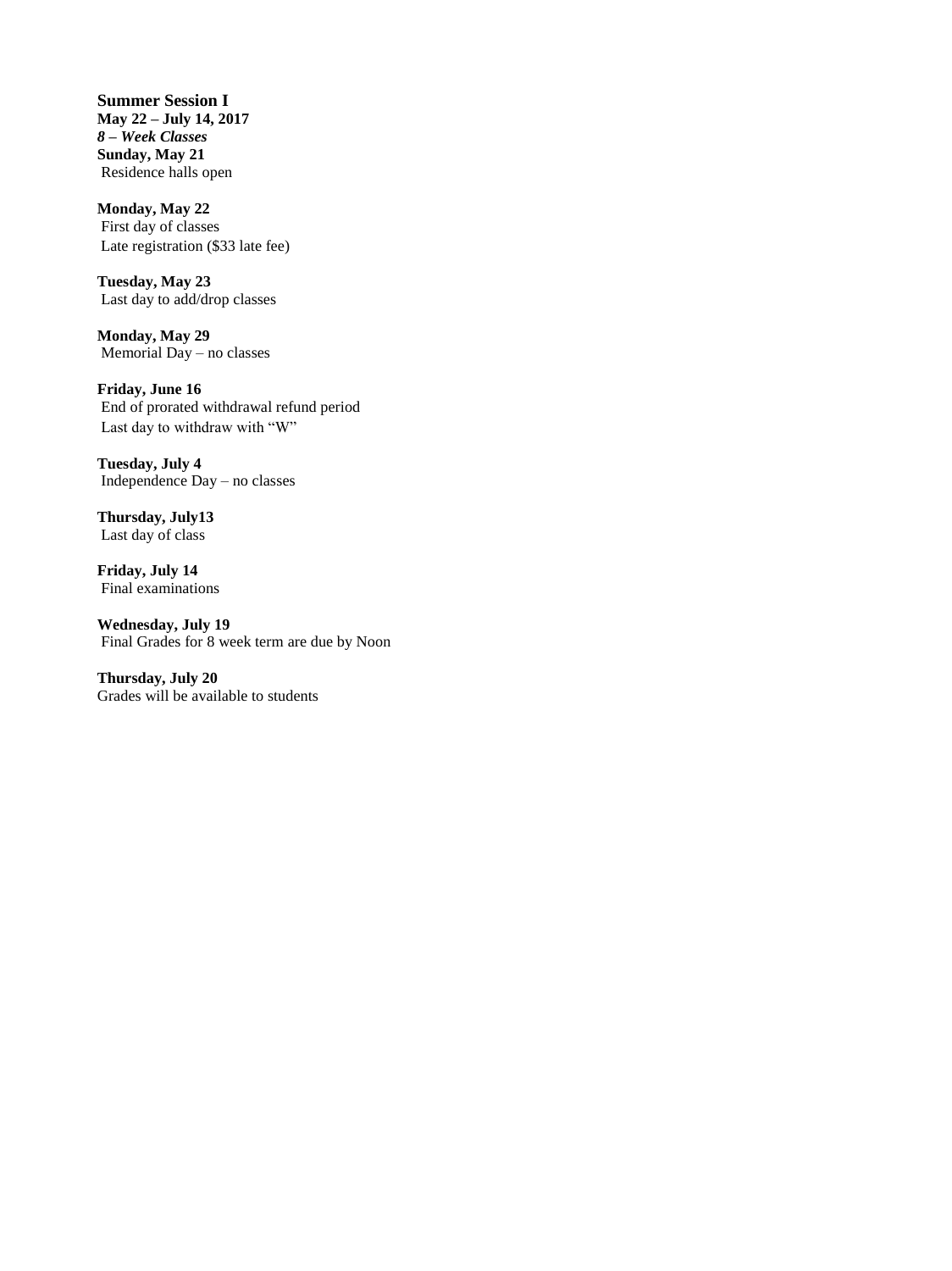**Summer Session II May 22 – June 16, 2017**  *4 – Week Classes*  **Sunday, May 21**  Residence halls open

**Monday, May 22**  First day of classes Late registration (\$33 late fee)

**Tuesday, May 23**  Last day to add/drop classes

**Monday, May 29**  Memorial Day – no classes

**Friday, June 2**  End of prorated withdrawal refund period Last day to withdraw with "W"

**Thursday, June 15**  Last day of classes

**Friday, June 16**  Final examinations

**Wednesday, June 21**  Final Grades for  $1<sup>st</sup>$  4 week term are due by Noon

**Thursday, June 22** Grades will be available to students